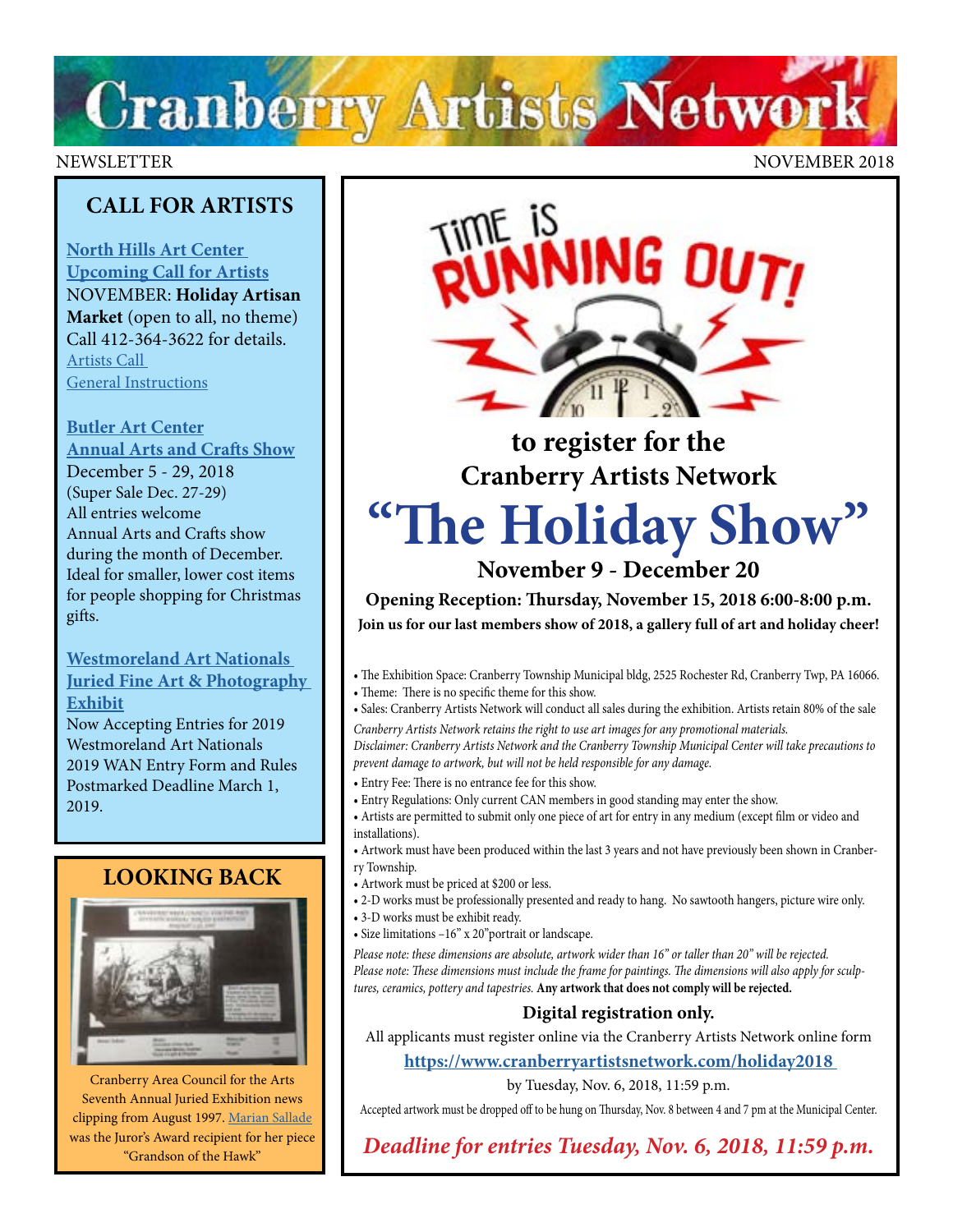#### **CRANBERRY ARTISTS NETWORK 2018 CALENDAR OF EVENTS**

| Nov <sub>8</sub> | Plein Air show pick up       |
|------------------|------------------------------|
|                  | $4-7$ pm                     |
| Nov 8            | Holiday show drop off        |
|                  | $4-7$ pm                     |
| Nov 12           | Holiday show starts          |
| Nov $13$         | First Tuesday figure drawing |
|                  | on second Tuesday because    |
|                  | of election day              |
| Nov $15$         | Opening reception for        |
|                  | Holiday show 6-8pm           |
|                  |                              |
| Dec 4            | First Tuesday figure drawing |
| Dec 6            | General Membership           |
|                  | Meeting, 6:30-9pm            |
| Dec 20           | Holiday show ends, artwork   |
|                  | pick up 4-7pm                |
|                  |                              |

## **Cranberry Municipal BACK HALL GALLERY UPCOMING SCHEDULE**

**CAN Plein Air October 2018**

**CAN Holiday Show November 2018**

**CAN New Members Show January 2019**

> **Dee Grieb February 2019**

**Colleen Tittiger March 2019**

**Kathy Bischak April 2019**

**Carmen Blanco May 2019**

**Gayle Shubert June 2019**

# **Cranberry Artists Network**

## **NOVEMBER FEATURED ARTIST JOSEPH PETRY**



What makes a photograph extraordinary? I believe it is about using composition, perspective, lighting, color, and texture to infuse a moment of time deep into my viewer's consciousness; leaving the viewer changed for having viewed my art and me changed for having created it.

My photographic journey has taught me – that "less is more" yet "small is big." I start with a theme, then incorporate place, time, perspective into a holistic composition. Then I wait until the lens captures the emotions of that inspired moment. Next, I retire to my digital darkroom sometimes for days on end where my obsession with details explodes into a completed emotional moment. My final challenge is to translate that digital moment in time into a physical, enduring work of art that will touch the soul-time and time again.

I find my artwork and the creative process personally cathartic and emotionally peaceful. My greatest joy comes when we together experience that shared moment in time.

[www.josephpetry.com](http://www.josephpetry.com) jpetry@josephpetry.com



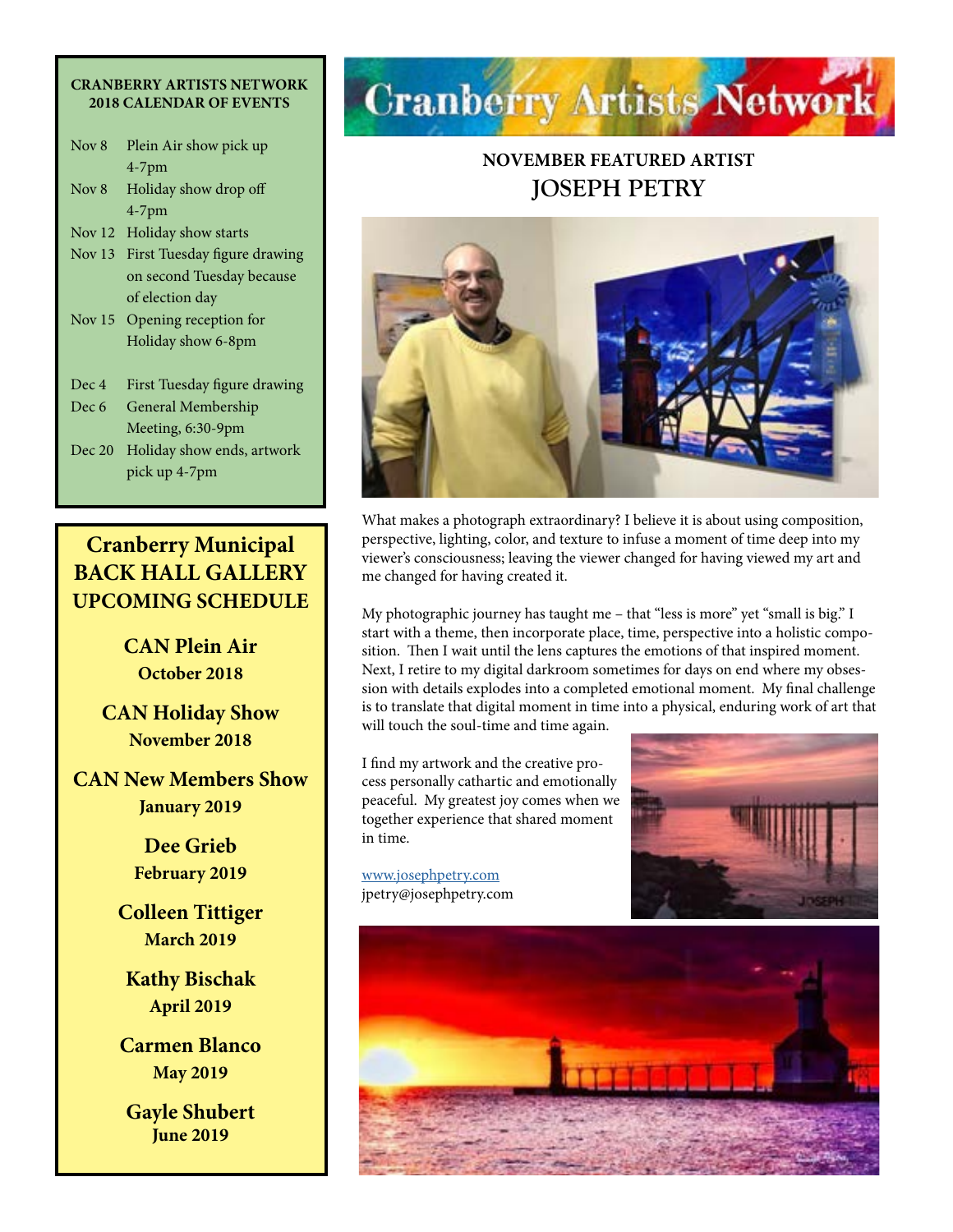

### **MEMBER NEWS**

Welcome to our newest members **Carla Baldwin**, **Dave Hawbaker**, **Frances Hawbaker**, **[Monica Hietsch](http://www.monicahietsch.com
)**, **Gina Judy**, **Alicia Stankay**, **Joan Stossel Pun**, and **[Susan Walker](http://susanwalkerart.com)** who were selected during our October membership screening.



**[Debra](http://debratobinart.com) and [James Tobin](http://jamestobinart.com)** have their artwork on display at the following: • **Cranberry Artists Network Holiday Show**, Nov. 8 - Dec. 20, Cranberry Twp Municipal Complex, 2525 Rochester Road, Cranberry Twp, PA 16066. Opening reception Thursday, November 15th, 6-8 pm. Public Welcome. Monday -Friday 7:30am- 5 pm, Closed Saturday and Sunday.

• **North Hills Art Center Holiday Artisan Market**, Market Dates: Nov 17- Dec 8 (Mon- Sat, 10am- 3pm)

• **Tabula Rasa Joint Show** - thru Nov. 30, 318 New York Ave, Rochester, PA. Public Welcome. Tabula Rasa is looking for artists for monthly solo/group shows. Contact Joseph Paul at Tabula Rasa directly if interested.



**[Nina Sowiski](http://www.ninasowiskiphoto.com/contact.html)** will have a table with matted photographs, photo cards and some smaller framed pieces at the Edgewood Holiday Market on Saturday, December 8 from 9am to 6pm, in the Edgewood Library, 1 Pennwood Ave, Edgewood, Pa.

**3D Art Exhibits -** We now have been given permission to use the glass case at the entrance of the Back Hall Gallery to feature ongoing 3D art exhibits. Show details coming soon. Contact person Mary Mason.

Congratulations to CAN member, [Martha Hopkins Skarlinski](https://www.marthahopkinsskarlinski.com/) in acceptance in the Associated Artists if Pittsburgh 106 Annual Exhibition. The show ran through October 27 in the AAP Exhibition Space in the Southside Works.

**[Carol Scheftic](https://convergentseries.wordpress.com/)** will be participating in the [Sweetwater H\\*liday mART](http://sweetwaterartcenter.org/holiday-mart/) (Sewickley), [North Hills Art Center Holiday Artisan Market](http://www.northhillsartcenter.com/) (Ross Twp) and the [Hoyt Center for the Arts Holiday Open House](http://www.hoytartcenter.org/holiday-open-house/) (New Castle). Carol will also hold holiday-season Open Houses at her studio, in the Wilkins School Community Center (Regent Square), on Saturday, Nov 10, from 1 to 5 pm, and on Saturday, Dec 15, from (at least) 11 am to 5 pm. She offers: art jewelry in silver, bronze, steel, and copper; miniature pottery for your faerie garden, dollhouse, or train set; and colorful glass



ornanaments with flat bottoms so they can also serve as card-or picture-holders. Can't make it to her Open Houses? Carol's art jewelry is regularly available at [The](https://artsmithspgh.com/)  [Artsmiths of Pittsburgh](https://artsmithspgh.com/) (Mt. Lebanon, PA), the [Hoyt Center for the Arts Gift Shop](https://www.hoytartcenter.org/gift-shop/) (New Castle, PA), and [Portage Hill Gallery](https://www.portagehillgallery.com/gallery) (Westfield, NY).



## **April 24 – 28, 2019**

**The Plein Air Convention & Expo is the world's largest plein air event. It's like the Woodstock of outdoor painting. By attending the 2019 Plein Air Convention, you'll make personal connections with 80-plus of the world's top painters (our faculty), plus 900 of your peers, and you'll discover amazing techniques to transform your painting skills. We'll have painting demonstrations on four stages, plus each day we'll go out painting and break the world record for the most plein air painters painting in one place simultaneously.**

**The event takes place in San Francisco, California, April 24-28, 2019. There is an optional 1 1/2 day pre-convention workshop with leading artist Joseph McGurl (April 23), plus an art show and more. All events will take place at the host hotel.**

**For the workshop supplies list, click [here.](https://www.pittsburghwatercolorsociety.com/resources/Documents/Workshops/PWS_2018_Carter%20Watercolor%20Materials%20List.pdf)** 

**QUESTIONS? Call Leslie Baldwin (412) 720-7380**

**[Registration](https://streamlinepublishing.com/s/2019-plein-air-convention-and-expo-2/)**